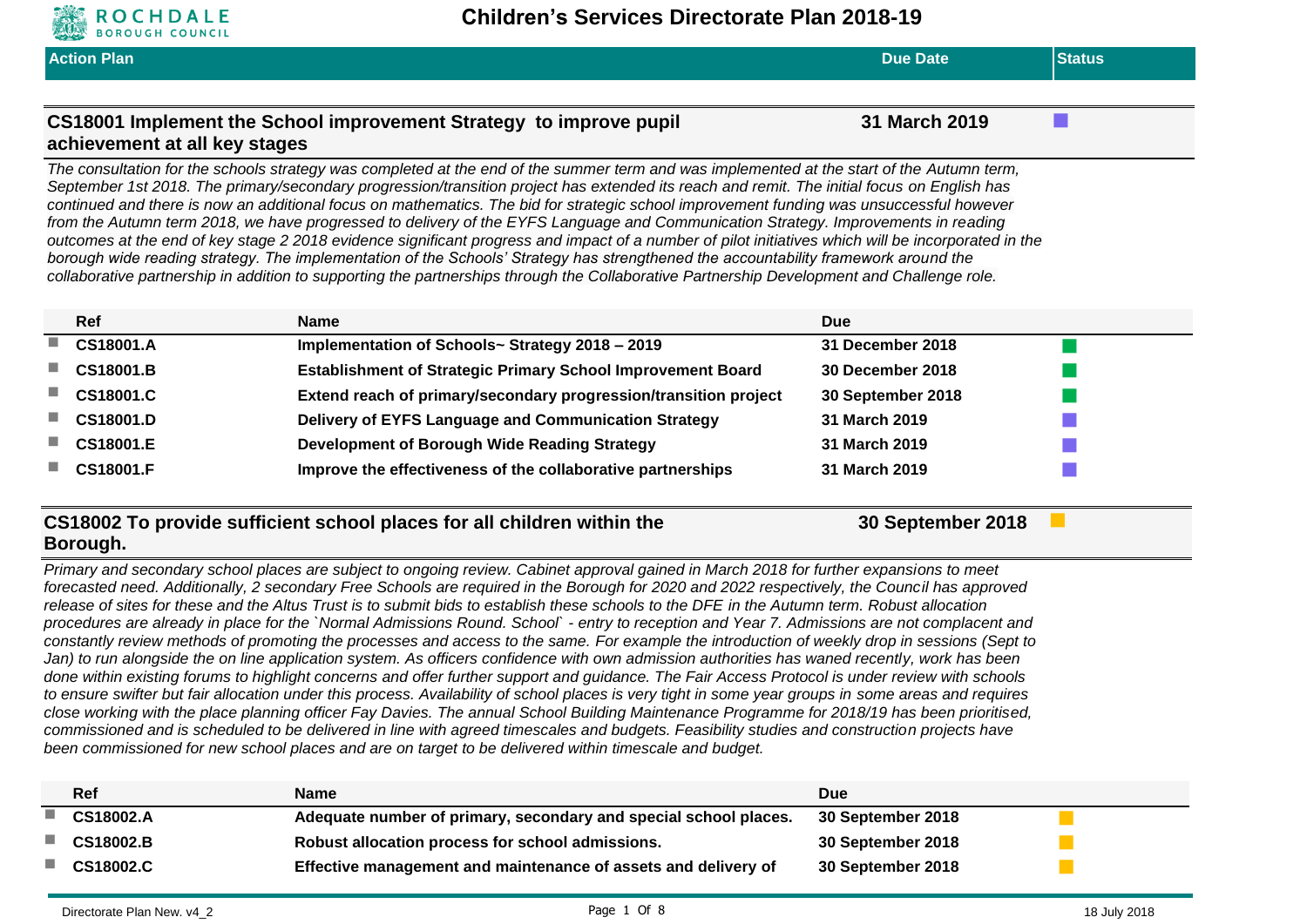

| <b>Action Plan</b>                                                                          | <b>Due Date</b> | <b>Status</b> |
|---------------------------------------------------------------------------------------------|-----------------|---------------|
| improvement and expansion projects.                                                         |                 |               |
| CS18003 Deliver the Family Service Model including the roll out of<br><b>Locality Teams</b> | 31 March 2019   |               |

*Locality network groups have been in place since the launch events of January 2018, before then for Heywood and Middleton. They continue to meet on a regular basis and are attracting significant numbers from a wide range of partner organisations. The networks have reported updates to the FSM operational group and contribute to the performance framework which is monitored monthly. Reports are submitted to the Strategic group from the Operational groups and localities networks including performance framework reports. The training has now been commissioned from Strengthening Practice for the Hub and Locality enabler teams and will commence in July 2018. A second phase roll out to wider partners is possible for 2019-20.*

| Ref                                          | <b>Name</b>                                                                                                                      | <b>Due</b>    |  |
|----------------------------------------------|----------------------------------------------------------------------------------------------------------------------------------|---------------|--|
| <b>CS18003.A</b>                             | Establish network and steering groups within each locality to support 31 March 2018<br>local delivery.                           |               |  |
| <b>CS18003.B</b>                             | Establish strategic steering group to oversee and guide delivery at a 31 March 2018<br>senior management level                   |               |  |
| CS18003.C                                    | Establish a performance framework to track progress of<br>implementation and any blockages to delivery                           | 30 April 2018 |  |
| CS18003.D                                    | Provide regular exception reports to the strategic steering group and<br>partnership board to track progress and sight blockages | 31 March 2019 |  |
| <b>CS18003.E</b>                             | Training to support cultural and behavioural change to ensure the<br>locality and hub operate as a single entity                 | 30 June 2018  |  |
| <b>CS18004 Embed the Early Help Strategy</b> |                                                                                                                                  | 30 June 2019  |  |

*Reports from the newly merged scorecards are taken regularly to the FSM Strategic and operational groups. Periodic reports on progress and barriers will be taken to CYPP and the Safeguarding Board as requested. QA audits on supervision and EHA's have been conducted since April 2018 and these processes in EH / FSM are being aligned to Children's Services processes and OFSTED from July 2018.*

|   | Ref              | <b>Name</b>                                                                                                                                                           | <b>Due</b>           |  |
|---|------------------|-----------------------------------------------------------------------------------------------------------------------------------------------------------------------|----------------------|--|
| ш | CS18004.A        | Refresh and embed the Early Help strategy and promote to partners<br>via the Family Service Model steering group.                                                     | 30 April 2018        |  |
|   | <b>CS18004.B</b> | Merge the Early Help and Family Service Model scorecards to<br>produce a more comprehensive delivery monitoring framework.                                            | <b>30 April 2018</b> |  |
|   | CS18004.C        | Highlight implementation issues with key other partnership groups<br>such as Children and Young Peoples Partnership (CYPP) and<br><b>Safeguarding Children Board.</b> | 31 March 2019        |  |
|   | <b>CS18004.D</b> | Pursue key quality developments as part of the OFSTED plan such as 31 March 2019<br>supervision, audits, Early Help Assessment Quality Assurance etc.                 |                      |  |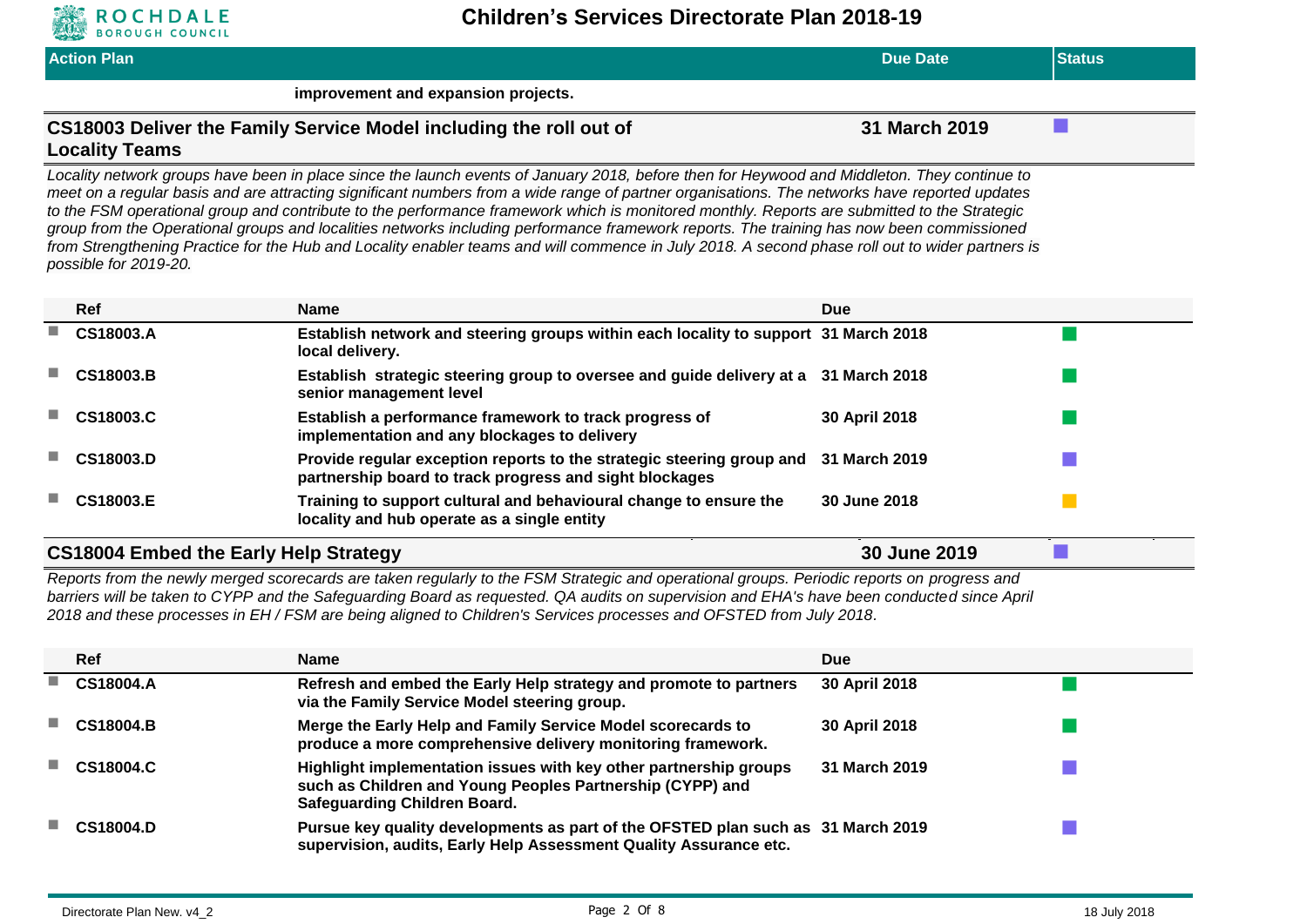

|                             | <b>ROCHDALE</b><br><b>BOROUGH COUNCIL</b>                                        | Children's Services Directorate Plan 2018-19                                                                                                                                                                                                                                                                                                                                                                                                                                                                                                                                                                                                                                                                                                                                                                                                                                                                                                                                                                                                                                                                                                                                                                                                                                                                                                                                                                                                                                                                                                                                                                                                                                                                                                                                                                                                                                                                                                                                                                                                                                                                                                                                                                                                                                                                                                                                                                                                                                                                                                                                                                                                                                                                                                                                                                                                                                                                                                                                                                                                                               |                   |                            |
|-----------------------------|----------------------------------------------------------------------------------|----------------------------------------------------------------------------------------------------------------------------------------------------------------------------------------------------------------------------------------------------------------------------------------------------------------------------------------------------------------------------------------------------------------------------------------------------------------------------------------------------------------------------------------------------------------------------------------------------------------------------------------------------------------------------------------------------------------------------------------------------------------------------------------------------------------------------------------------------------------------------------------------------------------------------------------------------------------------------------------------------------------------------------------------------------------------------------------------------------------------------------------------------------------------------------------------------------------------------------------------------------------------------------------------------------------------------------------------------------------------------------------------------------------------------------------------------------------------------------------------------------------------------------------------------------------------------------------------------------------------------------------------------------------------------------------------------------------------------------------------------------------------------------------------------------------------------------------------------------------------------------------------------------------------------------------------------------------------------------------------------------------------------------------------------------------------------------------------------------------------------------------------------------------------------------------------------------------------------------------------------------------------------------------------------------------------------------------------------------------------------------------------------------------------------------------------------------------------------------------------------------------------------------------------------------------------------------------------------------------------------------------------------------------------------------------------------------------------------------------------------------------------------------------------------------------------------------------------------------------------------------------------------------------------------------------------------------------------------------------------------------------------------------------------------------------------------|-------------------|----------------------------|
|                             | <b>Action Plan</b>                                                               |                                                                                                                                                                                                                                                                                                                                                                                                                                                                                                                                                                                                                                                                                                                                                                                                                                                                                                                                                                                                                                                                                                                                                                                                                                                                                                                                                                                                                                                                                                                                                                                                                                                                                                                                                                                                                                                                                                                                                                                                                                                                                                                                                                                                                                                                                                                                                                                                                                                                                                                                                                                                                                                                                                                                                                                                                                                                                                                                                                                                                                                                            | <b>Due Date</b>   | <b>Status</b>              |
|                             |                                                                                  | CS18005 Alternative delivery model for youth service                                                                                                                                                                                                                                                                                                                                                                                                                                                                                                                                                                                                                                                                                                                                                                                                                                                                                                                                                                                                                                                                                                                                                                                                                                                                                                                                                                                                                                                                                                                                                                                                                                                                                                                                                                                                                                                                                                                                                                                                                                                                                                                                                                                                                                                                                                                                                                                                                                                                                                                                                                                                                                                                                                                                                                                                                                                                                                                                                                                                                       | 30 June 2019      | $\mathcal{L}^{\text{max}}$ |
|                             |                                                                                  | Options appraisal has been completed resulting in no major change to current delivery model. Staff continue to provide a wide range of activities<br>for YP across the Borough in a range of delivery styles and venues.                                                                                                                                                                                                                                                                                                                                                                                                                                                                                                                                                                                                                                                                                                                                                                                                                                                                                                                                                                                                                                                                                                                                                                                                                                                                                                                                                                                                                                                                                                                                                                                                                                                                                                                                                                                                                                                                                                                                                                                                                                                                                                                                                                                                                                                                                                                                                                                                                                                                                                                                                                                                                                                                                                                                                                                                                                                   |                   |                            |
|                             | Ref                                                                              | <b>Name</b>                                                                                                                                                                                                                                                                                                                                                                                                                                                                                                                                                                                                                                                                                                                                                                                                                                                                                                                                                                                                                                                                                                                                                                                                                                                                                                                                                                                                                                                                                                                                                                                                                                                                                                                                                                                                                                                                                                                                                                                                                                                                                                                                                                                                                                                                                                                                                                                                                                                                                                                                                                                                                                                                                                                                                                                                                                                                                                                                                                                                                                                                | <b>Due</b>        |                            |
| $\mathcal{L}_{\mathcal{A}}$ | CS18005.A                                                                        | <b>Options Appraisal completed</b>                                                                                                                                                                                                                                                                                                                                                                                                                                                                                                                                                                                                                                                                                                                                                                                                                                                                                                                                                                                                                                                                                                                                                                                                                                                                                                                                                                                                                                                                                                                                                                                                                                                                                                                                                                                                                                                                                                                                                                                                                                                                                                                                                                                                                                                                                                                                                                                                                                                                                                                                                                                                                                                                                                                                                                                                                                                                                                                                                                                                                                         | 30 June 2018      |                            |
|                             | CS18005.B                                                                        | Approval of preferred option agreed by Cabinet                                                                                                                                                                                                                                                                                                                                                                                                                                                                                                                                                                                                                                                                                                                                                                                                                                                                                                                                                                                                                                                                                                                                                                                                                                                                                                                                                                                                                                                                                                                                                                                                                                                                                                                                                                                                                                                                                                                                                                                                                                                                                                                                                                                                                                                                                                                                                                                                                                                                                                                                                                                                                                                                                                                                                                                                                                                                                                                                                                                                                             | 30 September 2018 |                            |
|                             | CS18005.C                                                                        | Effective management of transition into new delivery model                                                                                                                                                                                                                                                                                                                                                                                                                                                                                                                                                                                                                                                                                                                                                                                                                                                                                                                                                                                                                                                                                                                                                                                                                                                                                                                                                                                                                                                                                                                                                                                                                                                                                                                                                                                                                                                                                                                                                                                                                                                                                                                                                                                                                                                                                                                                                                                                                                                                                                                                                                                                                                                                                                                                                                                                                                                                                                                                                                                                                 | 30 June 2019      |                            |
|                             | CS18005.D                                                                        | Continued delivery of high quality provision to young people across<br>the Borough during appraisal, transition and implementation on new<br>delivery model                                                                                                                                                                                                                                                                                                                                                                                                                                                                                                                                                                                                                                                                                                                                                                                                                                                                                                                                                                                                                                                                                                                                                                                                                                                                                                                                                                                                                                                                                                                                                                                                                                                                                                                                                                                                                                                                                                                                                                                                                                                                                                                                                                                                                                                                                                                                                                                                                                                                                                                                                                                                                                                                                                                                                                                                                                                                                                                | 30 June 2019      |                            |
|                             | <b>Needs / Disabilities) reforms</b><br>Plan supported in Mainstream in England. | The second SEND Action Plan is now in place and progress is being tracked via the CWD partnership Board. WE are preparing of update letter<br>for the DFE on our continued joint progress against the action plan. We are preparing for our first 2 day Peer Challenge visit - this includes an<br>update self-view to look at our area of development / strength and areas we see require further development and progress. Note in partnership<br>with the Voice (parent carers forum) we are planning some independent legal training around the ECHP process so that staff and parents learn<br>together the legislative framework etc. Building work has commenced on the ASC provision space with 2 mainstream schools. We are submitting<br>a bid for a 75 place free special school for children with ASC. WE continue to support mainstream school support children with ASC via training<br>such as ASC School Champions and Setting (we trained 130 staff in 9 setting) having completed the first years cohort We have now got the E<br>learning model for all staff We run coffee morning type drop in for parents and schools to access support and advice to manage children in a<br>school We are increasing the capacity with the ASC RANS team Note are ranked as the LA with the most children with ASC who have an EHC<br>SEN Support Tracking work is being progress via the SEND Head Teacher task and finish Group. We have an agreed shared definition of SEN<br>Support now We have developed for Schools a SEN Support Policy pro-forma. Currently we are piloting a universal SEN Support plan that can<br>be used from early years through to secondary to support the vision that the family only need to tell their story once Work has been completed on<br>the data cleansing around the SEN Support coding on the SIMMs Training via the SENCO network has been delivered on SEN Support /<br>Graduated response and coding. Transition event took place on 10-10-18 where the Policy and strategy will be formally launch. The Launch is<br>being presented jointly with parents to reinforce the collaborative approach taken in developing the strategy - this was followed up in the late<br>afternoon by a session for young people and parents around the transition process. We are not able to fully progress the work on the integrated 0<br>-25 model as this is dependent on Family Service Model and the commissioning of services. This has been accepted by the Challenge meeting.<br>To prevent delay and drift steps across a range of teams have been made to seek to create a virtual teams E.G ESKW now attend the weekly<br>CAONs meeting to ensure affective co working: monthly multi-agency complex cases discussion forum: work on a shared joint equipment<br>purchasing point: joint team drop in surgeries for school and parents, Joint resource panels etc. . The Current Adults transition Team will be<br>moving to sit with the CWD SW team within Number One riverside with them working as a whole team |                   |                            |
|                             |                                                                                  |                                                                                                                                                                                                                                                                                                                                                                                                                                                                                                                                                                                                                                                                                                                                                                                                                                                                                                                                                                                                                                                                                                                                                                                                                                                                                                                                                                                                                                                                                                                                                                                                                                                                                                                                                                                                                                                                                                                                                                                                                                                                                                                                                                                                                                                                                                                                                                                                                                                                                                                                                                                                                                                                                                                                                                                                                                                                                                                                                                                                                                                                            |                   |                            |
|                             |                                                                                  |                                                                                                                                                                                                                                                                                                                                                                                                                                                                                                                                                                                                                                                                                                                                                                                                                                                                                                                                                                                                                                                                                                                                                                                                                                                                                                                                                                                                                                                                                                                                                                                                                                                                                                                                                                                                                                                                                                                                                                                                                                                                                                                                                                                                                                                                                                                                                                                                                                                                                                                                                                                                                                                                                                                                                                                                                                                                                                                                                                                                                                                                            |                   |                            |

|            | Ref              | Name                                                                               | Due           |  |
|------------|------------------|------------------------------------------------------------------------------------|---------------|--|
| <b>COL</b> | CS18006.A        | Progress the second phase of the SEND action plan -                                | 31 March 2019 |  |
| a.         | <b>CS18006.B</b> | Increase ASC School provision within Rochdale through development 31 December 2018 |               |  |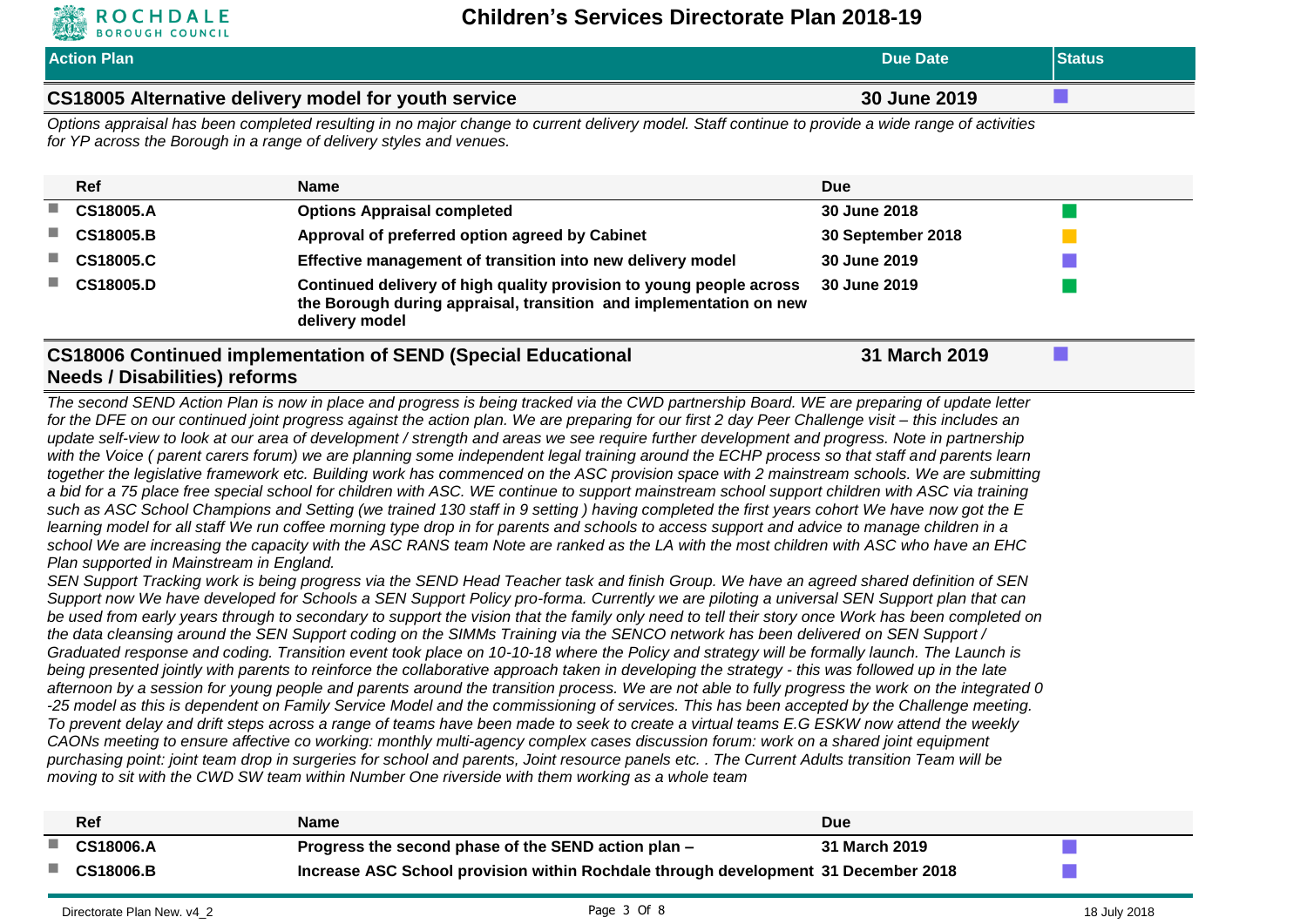

|                             | <b>Action Plan</b> |                                                                                                                   | <b>Due Date</b>   | <b>Status</b> |
|-----------------------------|--------------------|-------------------------------------------------------------------------------------------------------------------|-------------------|---------------|
|                             |                    | of resource provision and skills set                                                                              |                   |               |
| ш                           | <b>CS18006.C</b>   | Develop the SEN Support plan and tracking                                                                         | 30 September 2018 |               |
| ш                           | <b>CS18006.D</b>   | Reduction in School exclusion of SEND children see NDP7                                                           | 31 March 2019     |               |
|                             | ■ CS18006.E        | <b>Launch of transition Policy</b>                                                                                | 31 October 2018   |               |
|                             | ■ CS18006.F        | Further progress the Multi agency 0 - 25 service in line with Family<br><b>Service Model</b>                      | 31 March 2019     |               |
| $\mathcal{L}_{\mathcal{A}}$ | CS18006.G          | Explore and make application for achieving the SEND quality mark for 31 March 2019<br>the Youth Offending Service |                   |               |

### **CS18007 Lead the development of a School Readiness Strategy and embed practice in line with the School Readiness Action Plan**

*Task Group established, mapping of existing provision completed. Development work to commence shortly. Task Group Identified to progress, facilities booked. School Readiness conference organised for 23rd November. 30 hour delivery fund project implemented, 30 hour access increased from 917 children in Autumn 2017 to 1,610 children in Summer 2018.*

| <b>Ref</b>       | Name                                                                                                                                                                                                      | <b>Due</b>              |  |
|------------------|-----------------------------------------------------------------------------------------------------------------------------------------------------------------------------------------------------------|-------------------------|--|
| CS18007.A        | Launch of the Parent Portal for families within Rochdale.                                                                                                                                                 | 30 June 2018            |  |
| <b>CS18007.B</b> | School Readiness scorecard to include Greater Manchester<br>indicators and regular reporting of performance outcomes to CYPP<br>sub groups                                                                | 31 July 2018            |  |
| CS18007.C        | Review of 1,001 days pathway pilot in Middleton, learn lessons, scale 30 September 2018<br>up to borough level and align with GM 8 Stage Model                                                            |                         |  |
| <b>CS18007.D</b> | Further development of integrated working between Early Years,<br>Childcare Settings and Health Visiting teams, implementation of<br>nominated link practitioners, sharing of ASQ assessment information. | 30 September 2018       |  |
| <b>CS18007.E</b> | Lead the development of an Early years Communication and<br>Language Pathway and inform a refreshed strategy.                                                                                             | <b>30 November 2018</b> |  |
| <b>CS18007.F</b> | C-ordinate and deliver a multi-agency Early Years / School Readiness 31 December 2018<br><b>Summit</b>                                                                                                    |                         |  |
| CS18007.G        | Increase take up of 30 hours within wards where this is lower through 31 January 2019<br>implementation of the 30 hours delivery fund.                                                                    |                         |  |
| <b>CS18007.H</b> | Audit of the Early Years Workforce and production of workforce<br>strategy linked to GM assessments and interventions                                                                                     | 31 January 2019         |  |

#### **CS18008 Implement the Ofsted Action Plan 31 December 2018**

**30 January 2019**

Implementation of the revised QA framework and auditing schedule has taken place. A report has been produced and explanations made clear. *Heads of service are moderating all managers audits.*

*Revised the strengthening practice programme for phase 2 of the delivery the programme for SW's and managers. This has commenced.*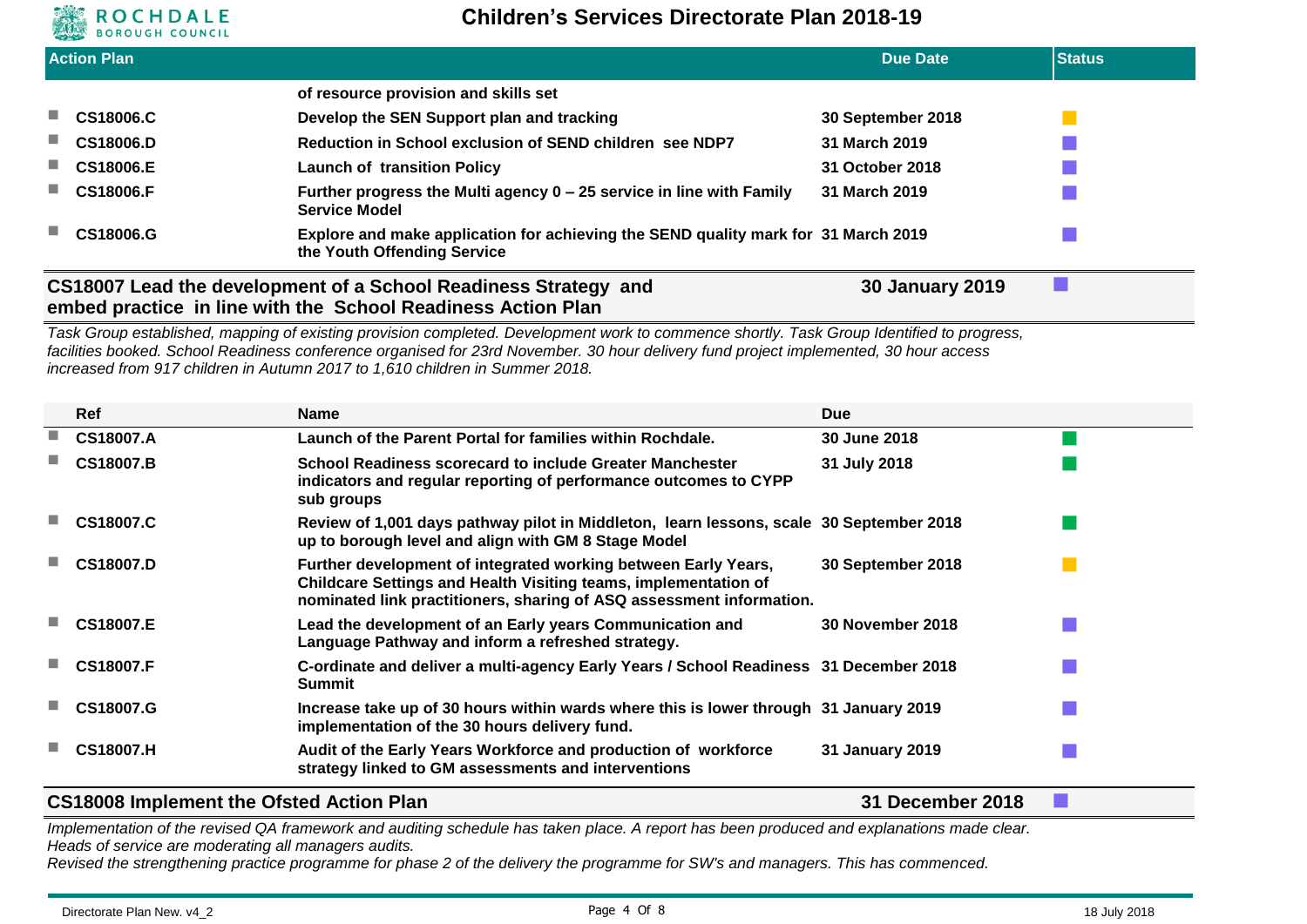

**Action Plan Due Date Status** *EHASH model launched. Locality teams in place. QA work showing an increased understanding and consistent application of thresholds. Strategic permanence group has met on 3 occasions. Commenced a baseline mapping for all cared 4 children in relation to plans of permanence and also to identify children who require life story. The strategic permanence group has agreed that a working group is to be set up to take forward actions for practice that are informed by the baseline findings. There is a clear plan of how to move the permanence strategy forward* **Ref Name Due CS18008.A Improved quality of practice and management oversight 31 December 2018 CS18008.B Improved understanding and evaluation of what life is like for children and evaluation of the impact that practice has on improving their experience 31 December 2018 CS18008.C Consistent application of threshold of need and decision making to step down or end care planning particularly for those children at risk of neglect or domestic abuse 30 September 2018 CS18008.D All cared for children understand their own histories and have certainty about their plan for permanence 31 December 2018 CS18009 Redesign and implement the revised model for out of hours response for the most vulnerable children and adults 31 December 2018**

#### *The shared service has continued to be explored in respect of EDT. The project lead in Bury has completed a paper on what a shared service could look like and presented options for Rochdale to consider. These options are being considered and early feedback has been provided to Bury regarding the paper presented.*

*A further meeting took place in September 2018 with children's and adult services. The initial scoping and design principles were discussed by the group. Reports to Senior Leadership Teams will be progressed for both Bury and Rochdale when the model has been agreed; this is expected early November 2018.*

*The options for a shared service have not been agreed as yet and we are not in a position to sign a shared service agreement*

|    | <b>Ref</b>                                    | <b>Name</b>                                                                   | <b>Due</b>        |  |
|----|-----------------------------------------------|-------------------------------------------------------------------------------|-------------------|--|
| ٠  | CS18008.A                                     | Develop and implement shared service with Bury                                | 31 December 2018  |  |
|    | <b>CS18009.B</b>                              | Workshops and initial scoping of service need design principles<br>completed. | 30 June 2018      |  |
|    | <b>CS18009.C</b>                              | Sign up for shared service proposal secured across both localities<br>and     | 31 August 2018    |  |
| ٠  | <b>CS18009.D</b>                              | Stakeholder engagement event held                                             | 30 September 2018 |  |
| a. | <b>CS18009.E</b>                              | Implementation phase initiated                                                | 31 October 2018   |  |
|    | الماجم والمحامد والمحمومات والمحافظ والمحافرة | CS18010 Develop shared and innovative services to respond to children         | 31 March 2019     |  |

#### **and families complex needs**

*Greater Manchester is continuing to develop a GM regional offer and the local offer will be aligned to this. Complex safeguarding lead has been appointed for GM and a work plan will be developed. Monies have been obtained from the DFE in respect of Complex Safe guarding and these*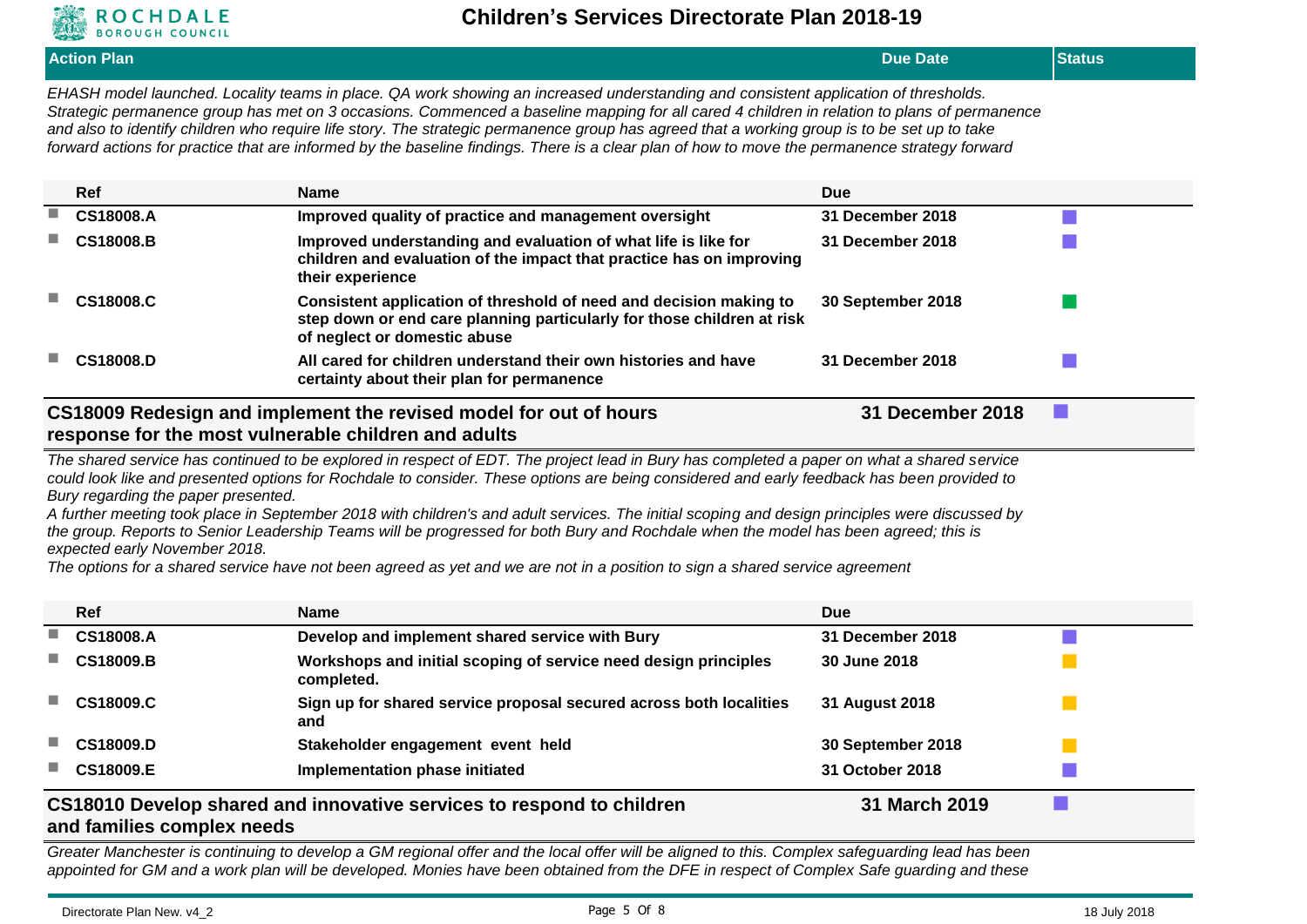

| <b>AND BOROUGH COUNCIL</b><br><b>Action Plan</b><br><b>Status</b><br><b>Due Date</b><br>are shaping local services. Currently progressing plans to have a co-located service that will manage local complex safeguarding issues on a<br>multi-agency basis.<br>Consultation is underway in respect of innovation and these are on track to be presented and agreed at the programme board. The co-design<br>has started in respect of the local offer around complex safeguarding. There is now a GM lead appointed. Stakeholder events have been<br>arranged. Monies have been obtained from GMCA in order to lead on a strengthened early help/prevention approach to children and young<br>people. The plans submitted by Rochdale outlining how this would be used were accepted. YOS links are already made with EHASH. There is to<br>be an offer from YOS to the local plans to enhance the approach to complex safeguarding<br>Ref<br><b>Due</b><br><b>Name</b><br>CS18010.A<br>Implement programme of innovation aligned with Greater Manchester 31 March 2019<br>transformation including adolescent offer, complex Safeguarding and<br>pre-birth assessment service<br><b>CS18010.B</b><br>GM innovation proposals presented and agreed at Programme Board<br>30 September 2018<br><b>CS18010.C</b><br>Co- design and stakeholder events held<br>30 September 2018<br><b>CS18010.D</b><br>Local developments and service design phase initiated under agreed<br>30 September 2018<br>project plans<br><b>30 November 2018</b><br><b>CS18010.E</b><br>Revised service specification and operational delivery model agreed<br>across partnership<br>Implement revised prevention offer from Youth Offending Service;<br><b>31 December 2018</b><br><b>CS18010.F</b><br>target and respond to those at most risk of offending/re-offending<br>31 March 2019<br>CS18011 Improve workforce stability<br>Report presented to SLT (20th June 2018) which confirms the Rochdale approach to implementing NAAS. Project plan and Project board now in<br>place to drive implementation. "Leading Relational Practice programme" commenced in July and builds on previous Strengthening Practice |                                                                                                                                             |  |
|---------------------------------------------------------------------------------------------------------------------------------------------------------------------------------------------------------------------------------------------------------------------------------------------------------------------------------------------------------------------------------------------------------------------------------------------------------------------------------------------------------------------------------------------------------------------------------------------------------------------------------------------------------------------------------------------------------------------------------------------------------------------------------------------------------------------------------------------------------------------------------------------------------------------------------------------------------------------------------------------------------------------------------------------------------------------------------------------------------------------------------------------------------------------------------------------------------------------------------------------------------------------------------------------------------------------------------------------------------------------------------------------------------------------------------------------------------------------------------------------------------------------------------------------------------------------------------------------------------------------------------------------------------------------------------------------------------------------------------------------------------------------------------------------------------------------------------------------------------------------------------------------------------------------------------------------------------------------------------------------------------------------------------------------------------------------------------------------------------------------------------------------------------------------------------------------------|---------------------------------------------------------------------------------------------------------------------------------------------|--|
|                                                                                                                                                                                                                                                                                                                                                                                                                                                                                                                                                                                                                                                                                                                                                                                                                                                                                                                                                                                                                                                                                                                                                                                                                                                                                                                                                                                                                                                                                                                                                                                                                                                                                                                                                                                                                                                                                                                                                                                                                                                                                                                                                                                                   |                                                                                                                                             |  |
|                                                                                                                                                                                                                                                                                                                                                                                                                                                                                                                                                                                                                                                                                                                                                                                                                                                                                                                                                                                                                                                                                                                                                                                                                                                                                                                                                                                                                                                                                                                                                                                                                                                                                                                                                                                                                                                                                                                                                                                                                                                                                                                                                                                                   |                                                                                                                                             |  |
|                                                                                                                                                                                                                                                                                                                                                                                                                                                                                                                                                                                                                                                                                                                                                                                                                                                                                                                                                                                                                                                                                                                                                                                                                                                                                                                                                                                                                                                                                                                                                                                                                                                                                                                                                                                                                                                                                                                                                                                                                                                                                                                                                                                                   |                                                                                                                                             |  |
|                                                                                                                                                                                                                                                                                                                                                                                                                                                                                                                                                                                                                                                                                                                                                                                                                                                                                                                                                                                                                                                                                                                                                                                                                                                                                                                                                                                                                                                                                                                                                                                                                                                                                                                                                                                                                                                                                                                                                                                                                                                                                                                                                                                                   |                                                                                                                                             |  |
|                                                                                                                                                                                                                                                                                                                                                                                                                                                                                                                                                                                                                                                                                                                                                                                                                                                                                                                                                                                                                                                                                                                                                                                                                                                                                                                                                                                                                                                                                                                                                                                                                                                                                                                                                                                                                                                                                                                                                                                                                                                                                                                                                                                                   |                                                                                                                                             |  |
|                                                                                                                                                                                                                                                                                                                                                                                                                                                                                                                                                                                                                                                                                                                                                                                                                                                                                                                                                                                                                                                                                                                                                                                                                                                                                                                                                                                                                                                                                                                                                                                                                                                                                                                                                                                                                                                                                                                                                                                                                                                                                                                                                                                                   |                                                                                                                                             |  |
|                                                                                                                                                                                                                                                                                                                                                                                                                                                                                                                                                                                                                                                                                                                                                                                                                                                                                                                                                                                                                                                                                                                                                                                                                                                                                                                                                                                                                                                                                                                                                                                                                                                                                                                                                                                                                                                                                                                                                                                                                                                                                                                                                                                                   |                                                                                                                                             |  |
|                                                                                                                                                                                                                                                                                                                                                                                                                                                                                                                                                                                                                                                                                                                                                                                                                                                                                                                                                                                                                                                                                                                                                                                                                                                                                                                                                                                                                                                                                                                                                                                                                                                                                                                                                                                                                                                                                                                                                                                                                                                                                                                                                                                                   |                                                                                                                                             |  |
|                                                                                                                                                                                                                                                                                                                                                                                                                                                                                                                                                                                                                                                                                                                                                                                                                                                                                                                                                                                                                                                                                                                                                                                                                                                                                                                                                                                                                                                                                                                                                                                                                                                                                                                                                                                                                                                                                                                                                                                                                                                                                                                                                                                                   |                                                                                                                                             |  |
|                                                                                                                                                                                                                                                                                                                                                                                                                                                                                                                                                                                                                                                                                                                                                                                                                                                                                                                                                                                                                                                                                                                                                                                                                                                                                                                                                                                                                                                                                                                                                                                                                                                                                                                                                                                                                                                                                                                                                                                                                                                                                                                                                                                                   | Programme in Rochdale. The programme is underpinned by the post qualifying practice standards to equip social workers and managers with the |  |

*knowledge and skills to be ready to undertake NAAS (national assessment and accreditation). There will be two routes for Managers to endorse practitioners readiness to progress towards NAAS which are the portfolio progression route or the social workers annual PDR. The PDR framework is being revised to incorporate post qualifying professional standards (Knowledge and Skills Statements) Meeting with DfE link, 11th July 2018 confirmed we are on track with implementation. Recruitment and Retention working group (combined with NAAS) is in place. Work programme in development which incorporates conditions for success, revised job descriptions and job adverts, informed by post qualifying social work standards (KSS), revised career pathway which supports continuous professional development, and learning from exit interviews. This will inform the refreshed recruitment and retention strategy to become a vibrant "Rochdale Offer".*

| Ref       | <b>Name</b>                                                                                                                                      | <b>Due</b>       |
|-----------|--------------------------------------------------------------------------------------------------------------------------------------------------|------------------|
| CS18011.A | Implement the NAAS (National Assessment and Accreditation<br>System) to support social workers with their continuous professional<br>development | 31 March 2019    |
| CS18011.B | Model for implementation agreed and signed off and progressing in 31 July 2018<br>line with DfE expectations.                                    |                  |
| CS18011.C | Refresh the recruitment and retention strategy to become a vibrant<br>"Rochdale Offer" for all social workers                                    | 31 December 2018 |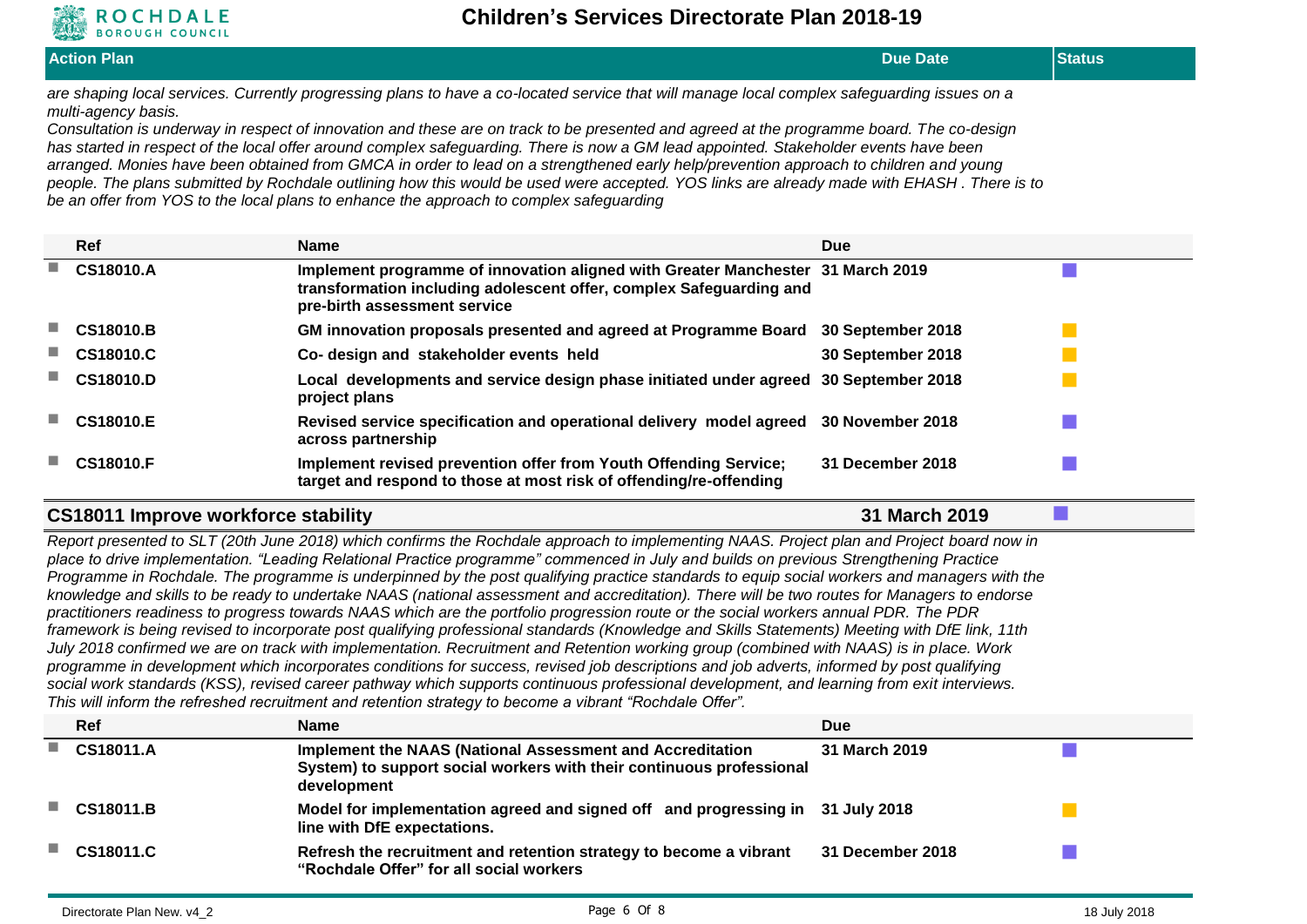

| <b>Action Plan</b>                |                                                                                                                                                                                                                                                                                                                                                                                                                                                                                                                                                                                                                                                                                                                                                                                                                                                                                                                                                                                                                                                                                                                                                                                    | <b>Due Date</b> | <b>Status</b> |
|-----------------------------------|------------------------------------------------------------------------------------------------------------------------------------------------------------------------------------------------------------------------------------------------------------------------------------------------------------------------------------------------------------------------------------------------------------------------------------------------------------------------------------------------------------------------------------------------------------------------------------------------------------------------------------------------------------------------------------------------------------------------------------------------------------------------------------------------------------------------------------------------------------------------------------------------------------------------------------------------------------------------------------------------------------------------------------------------------------------------------------------------------------------------------------------------------------------------------------|-----------------|---------------|
| CS18011.D                         | Revise training and development programme to support NAAS and<br>Rochdale local offer                                                                                                                                                                                                                                                                                                                                                                                                                                                                                                                                                                                                                                                                                                                                                                                                                                                                                                                                                                                                                                                                                              | 31 October 2018 |               |
|                                   | CS18012 Improve placement sufficiency for cared for children                                                                                                                                                                                                                                                                                                                                                                                                                                                                                                                                                                                                                                                                                                                                                                                                                                                                                                                                                                                                                                                                                                                       | 31 October 2018 | a a           |
|                                   | Cohort of children have been identified who need a bespoke family finding approach. Process and procedure has been agreed in how to<br>progress this. Transformation monies have been obtained and this is being looked at in terms of marketing for identifying families who want to do<br>specifically long term fostering. Strategic permanence group are cited on the progress of this and will be the group that will monitor the impact.<br>Sufficiency strategy is being reviewed and is now in final draft. Assessment and gap analysis is being undertaken in respect of foster carers to<br>identify support needs. The Bridge has an action plan in place in terms of the core offer to SGO and fostering. Consultation continues via the<br>forums. The working group as identified by the strategic permanence group will lead on seeking the views of stakeholders. A foster carer<br>representative will be part of the working group that is going to look at a principle led approach and offer to children and carers.                                                                                                                                           |                 |               |
| Ref                               | <b>Name</b>                                                                                                                                                                                                                                                                                                                                                                                                                                                                                                                                                                                                                                                                                                                                                                                                                                                                                                                                                                                                                                                                                                                                                                        | <b>Due</b>      |               |
| CS18012.A                         | Develop child centered bespoke family finding approaches informed<br>by best practice, children and carers                                                                                                                                                                                                                                                                                                                                                                                                                                                                                                                                                                                                                                                                                                                                                                                                                                                                                                                                                                                                                                                                         | 31 October 2018 |               |
| CS18012.B                         | Review sufficiency strategy from the perspective of children waiting<br>to determine gaps and inform bespoke family finding                                                                                                                                                                                                                                                                                                                                                                                                                                                                                                                                                                                                                                                                                                                                                                                                                                                                                                                                                                                                                                                        | 31 October 2018 |               |
| CS18012.C                         | Consult with foster carers / adopters / children and staff, so the plan<br>is vibrant and realistic and services are commissioned with meet<br>identified needs                                                                                                                                                                                                                                                                                                                                                                                                                                                                                                                                                                                                                                                                                                                                                                                                                                                                                                                                                                                                                    | 31 October 2018 |               |
| 2018 to all safeguarding activity | CS18013 Implement revised statutory changes in Working Together                                                                                                                                                                                                                                                                                                                                                                                                                                                                                                                                                                                                                                                                                                                                                                                                                                                                                                                                                                                                                                                                                                                    | 07 April 2019   | <b>COL</b>    |
|                                   | A meeting was held with key partner agencies to consider the proposed changes within Working Together 2018. Final document has now been<br>published. The meeting agreed those areas where we felt change was required and appropriate for us as a partnership and where we felt things<br>were working well and we needed to ensure continued. Further meetings have taken place which have agreed transitional arrangements. Further<br>meetings have taken place which have agreed transitional arrangements. The GM Standards Board is in place and is meeting in shadow form to<br>agree Terms of Reference. Key representatives across the region have been agreed and there are a number of key areas of development being<br>considered including scrutiny and oversight of the regional arrangements. There is also opportunity to consider those areas where GM Local<br>Authorities can come together to ensure effective and coordinated work is undertaken where appropriate. The changes in respect of CDOP will<br>require significant change and it is anticipated this will be managed on a GM basis. There will also be co-ordination in respect of the existing |                 |               |

*cross region safeguarding work.*

| <b>Ref</b>       | <b>Name</b>                                                                                                          | <b>Due</b>    |  |
|------------------|----------------------------------------------------------------------------------------------------------------------|---------------|--|
| <b>CS18013.A</b> | Engage with partners to review the proposed changes in Working<br>Together 2018                                      | 31 March 2019 |  |
| <b>CS18013.B</b> | Undertake an options appraisal regarding different models of<br>safeguarding in accordance with the new arrangements | 31 March 2019 |  |
| <b>CS18013.C</b> | Engage with regional partners and early adopter sites to implement<br>learning.                                      | 31 March 2019 |  |